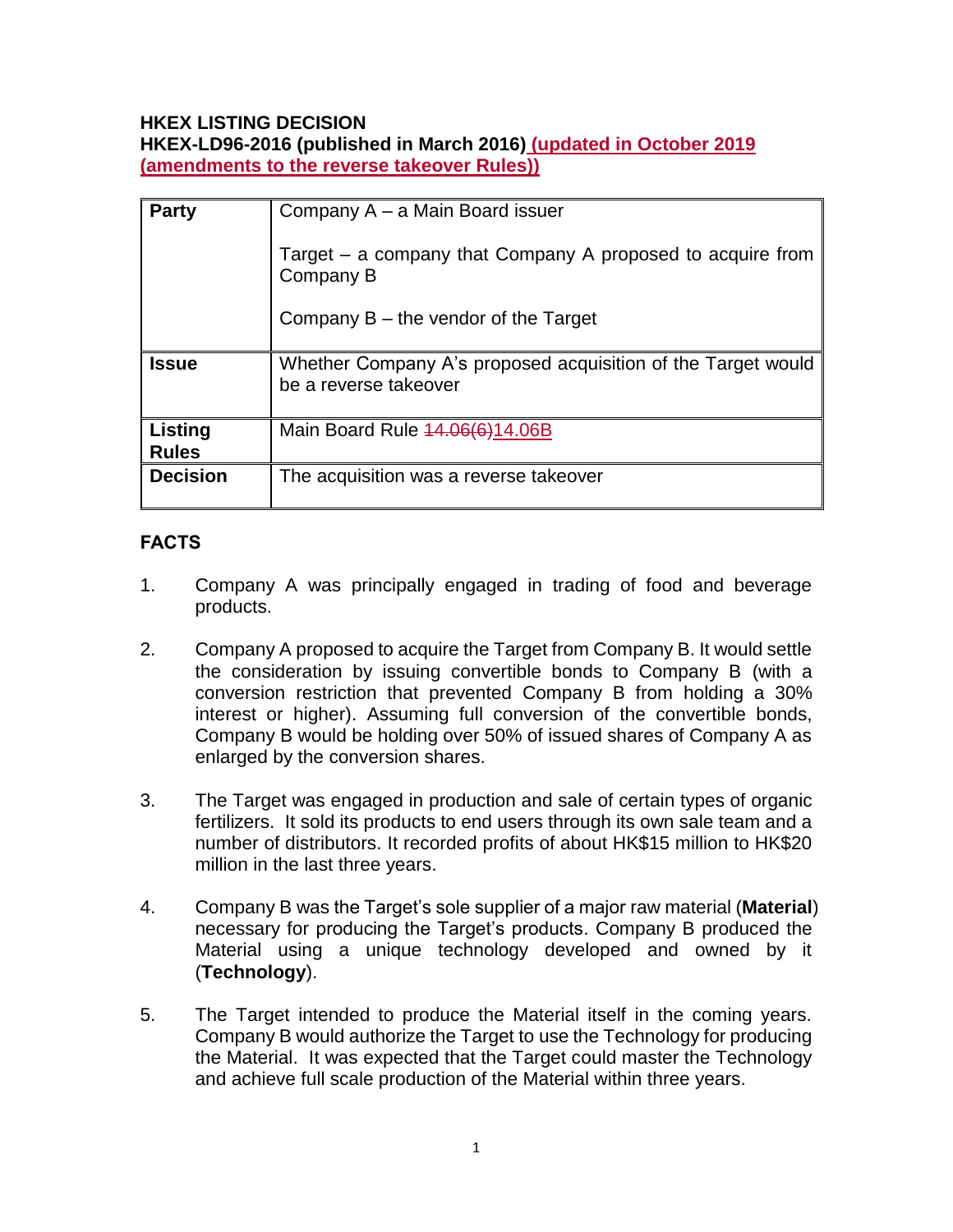- 6. The revenue, consideration and equity ratios of the proposed transaction were between 110% and 150%. The asset ratio was about 90%.
- 7. Company A submitted that the Target was able to meet the minimum profit requirement under Rule 8.05 and the size of the acquisition was not extreme. It sought the Exchange's confirmation that the proposed acquisition would not constitute a reverse takeover.

#### **APPLICABLE LISTING RULES**

- 8. Rule 8.04 requires that both the issuer and its business "*must, in the opinion of the Exchange, be suitable for listing*".
- 9. Rule 14.06(6) defines a "reverse takeover" as "*an acquisition or a series of acquisitions of assets by an issuer which, in the opinion of the Exchange, constitutes, or is part of a transaction or arrangement or series of transactions or arrangements which constitute, an attempt to achieve a*  listing of the assets to be acquired and a means to circumvent the *requirements for new applicants set out in Chapter 8 of the Exchange Listing Rules*…". This is a principle based test.
- 10. The Exchange Guidance Letter (HKEX-GL78-14) on reverse takeovers (**RTOs**) explains that Rule 14.06(6) is an anti-avoidance provision designed to prevent circumvention of the new listing requirements. Paragraph 7 of the guidance letter states that:-

*"If a transaction falls outside the bright line tests, the Exchange will apply the principle based test to assess whether the acquisition constitutes an attempt to achieve a listing of the assets to be acquired and a means to circumvent the requirements for new listing. The transaction would be treated as a RTO under the principle based test if the Exchange considers it is an 'extreme' case taking into account the following criteria:* 

- *the size of transaction relative to the size of the issuer;*
- *the quality of the business to be acquired—whether it can meet the trading record requirements for listings, or whether it is unsuitable for listing (e.g. an early stage exploration company);*
- *the nature and scale of the issuer's business before the acquisition (e.g. whether it is a listed shell);*
- *any fundamental change in the issuer's principal business (e.g. the existing business would be discontinued or very immaterial to the*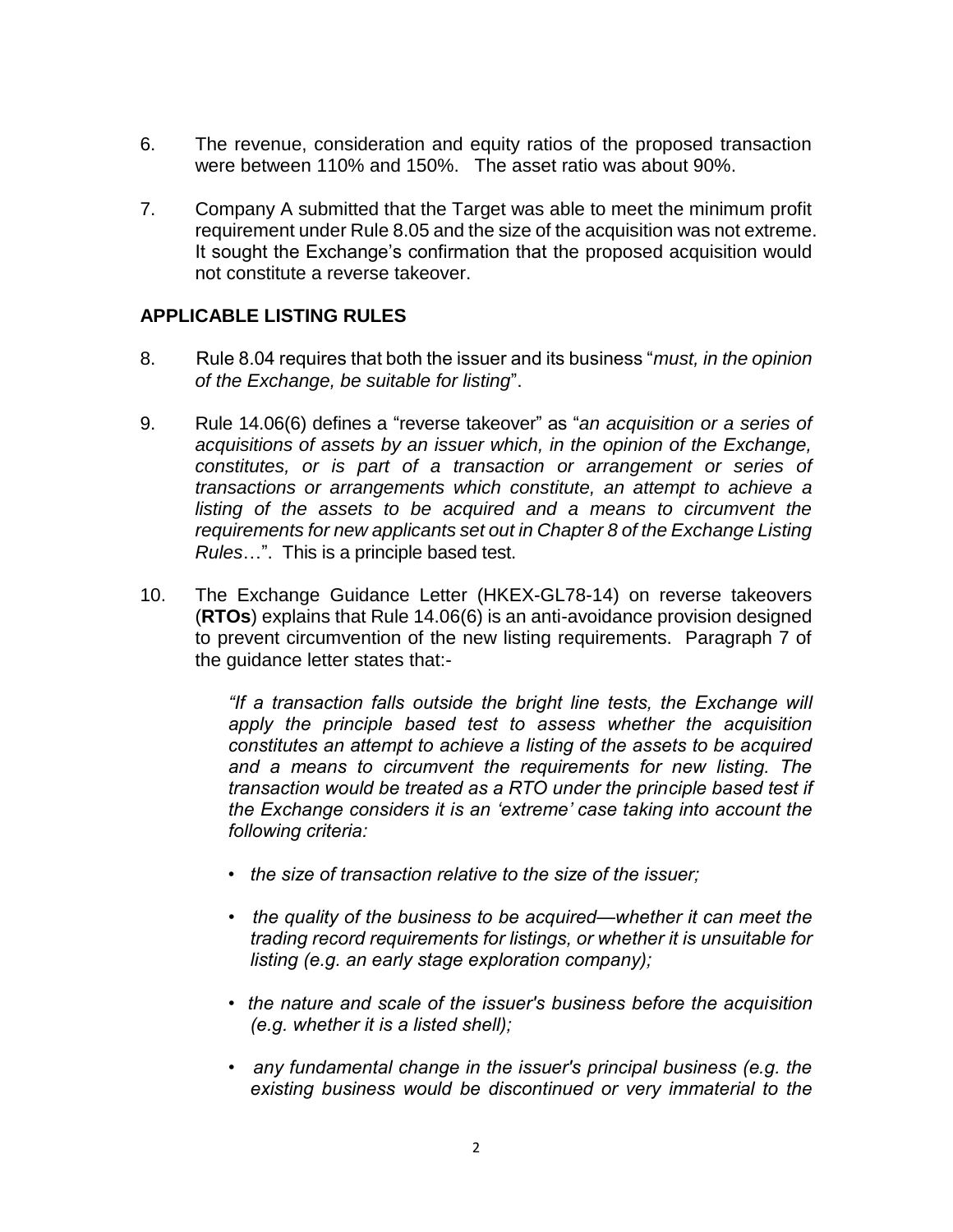*enlarged group's operations after the acquisition);* 

- *other events and transactions (historical, proposed or intended) which, together with the acquisition, form a series of arrangements to circumvent the RTO Rules (e.g. a disposal of the issuer's original business simultaneously with a very substantial acquisition); and*
- *any issue of Restricted Convertible Securities<sup>1</sup> to the vendor which would provide it with de facto control of the issuer."*

(Rule 14.06(6) (now Rule 14.06B) was amended on 1 October 2019. See Note 1 below.)

### **ANALYSIS**

- 11. While the proposed acquisition fell outside the bright line tests, the Exchange applied the principle based test with reference to the criteria set out in Guidance Letter GL78-14 to assess whether, taking the criteria together, the acquisition would constitute an attempt to achieve a listing of the assets to be acquired and a means to circumvent the new listing requirements.
- 12. The Exchange considered that the proposed acquisition would be a reverse takeover under Rule 14.06(6) because:
	- a. The proposed acquisition was a means to circumvent the new listing requirements.
		- The Target was unsuitable for listing. It relied on Company B's supply of the Material which was critical to its business operations. There were no other suppliers or substitutes for the Material, and the Target did not have the Technology and expertise to produce the Material itself. Company A could not demonstrate that the Target was, or would upon completion of the proposed acquisition be, capable of carrying on its business independently from Company B.
		- The proposal involved Company A in acquiring part, and not the whole, of an integrated business from Company B. While the Target had planned to manufacture the Material itself, it was uncertain as to whether and when the Target would be

 $\overline{a}$ <sup>1</sup> **Restricted Convertible Securities** are highly dilutive convertible securities with a conversion restriction mechanism (e.g. restriction from conversion that would cause the securities holder to hold 30% interest or higher) avoid triggering a change of control under the Code on Takeovers and Mergers.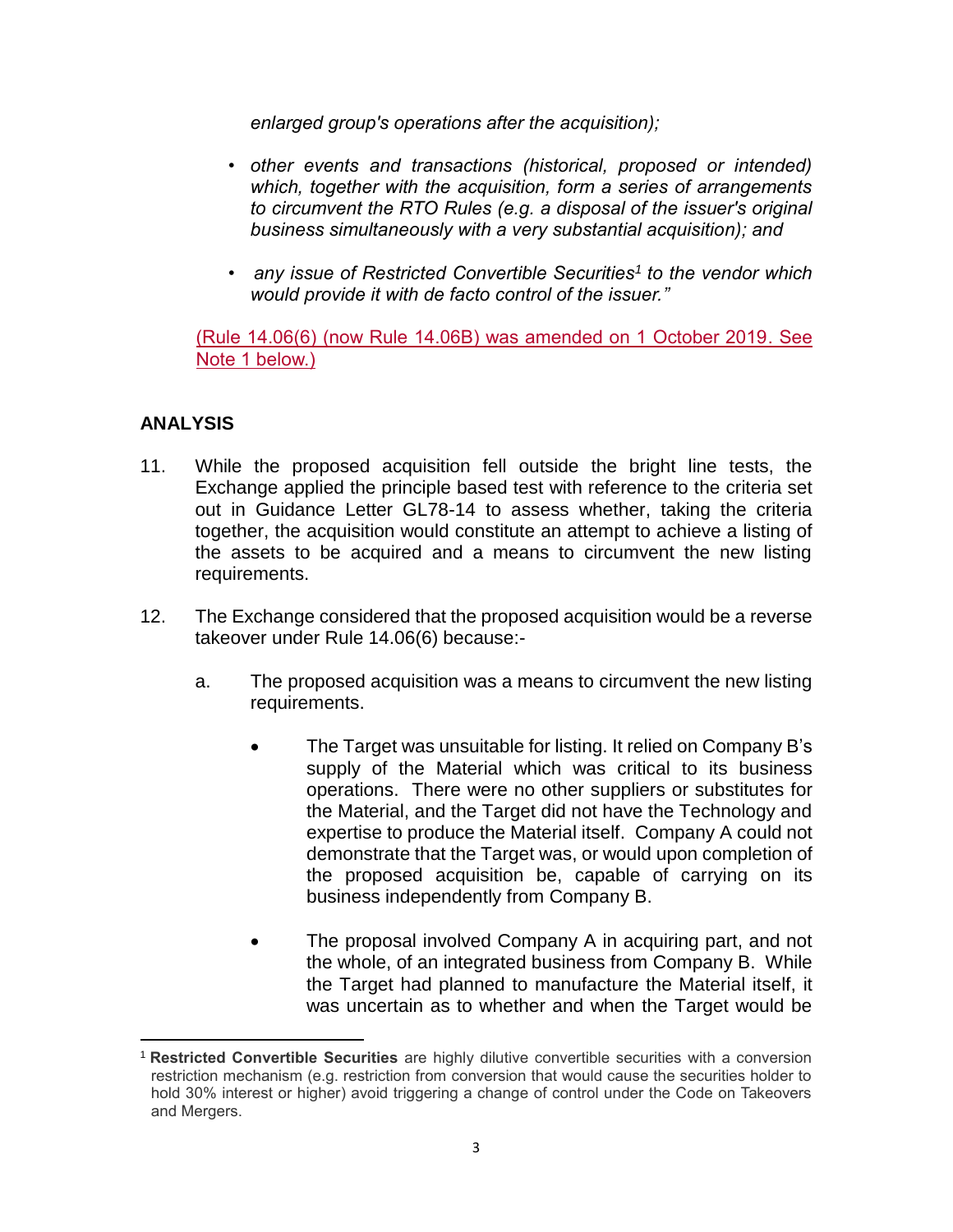able to do so, and the impact of any such change in business model on its financial results. The Target's track record could not reflect its performance under the new business model.

- b. As set out in the RTO guidance letter, the Exchange does not prescribe an absolute threshold in determining whether the size of a transaction is extreme. When assessing the impact of an acquisition on an issuer, the Exchange would take into account the nature and scale of the issuer's existing business after the acquisition, and whether the acquisition would result in a fundamental change in the issuer's business.
	- In this case, Company A was loss making in recent years. It only operated a trading business that had a low level of activities and generated minimal gross profit. The Target's business would be significant to Company A after the acquisition.
	- The Target's business in manufacturing and sale of fertilizers was completely different from Company A's existing businesses. The acquisition would result in a fundamental change in Company A's principal business.
- c. The acquisition would be a means for Company B (who would acquire a de facto control of Company A using restricted convertible securities) to list the Target by injecting it into Company A.

### **CONCLUSION**

13. The acquisition constituted a reverse takeover for Company A under Rule 14.06(6).

# *Notes*

- *1. The reverse takeover Rules were amended on 1 October 2019. Under the new Rule 14.06B (which incorporates former Rule 14.06(6) with certain modifications):*
	- *A "reverse takeover" is defined as an acquisition or series of acquisitions by a listed issuer which, in the opinion of the Exchange, constitutes, or is part of a transaction and/or arrangement or series of transactions and/or arrangements which constitutes, an attempt to achieve a listing of the acquisition targets and a means to circumvent the requirements for new applicants as set out in Chapter 8 of the Listing Rules.*